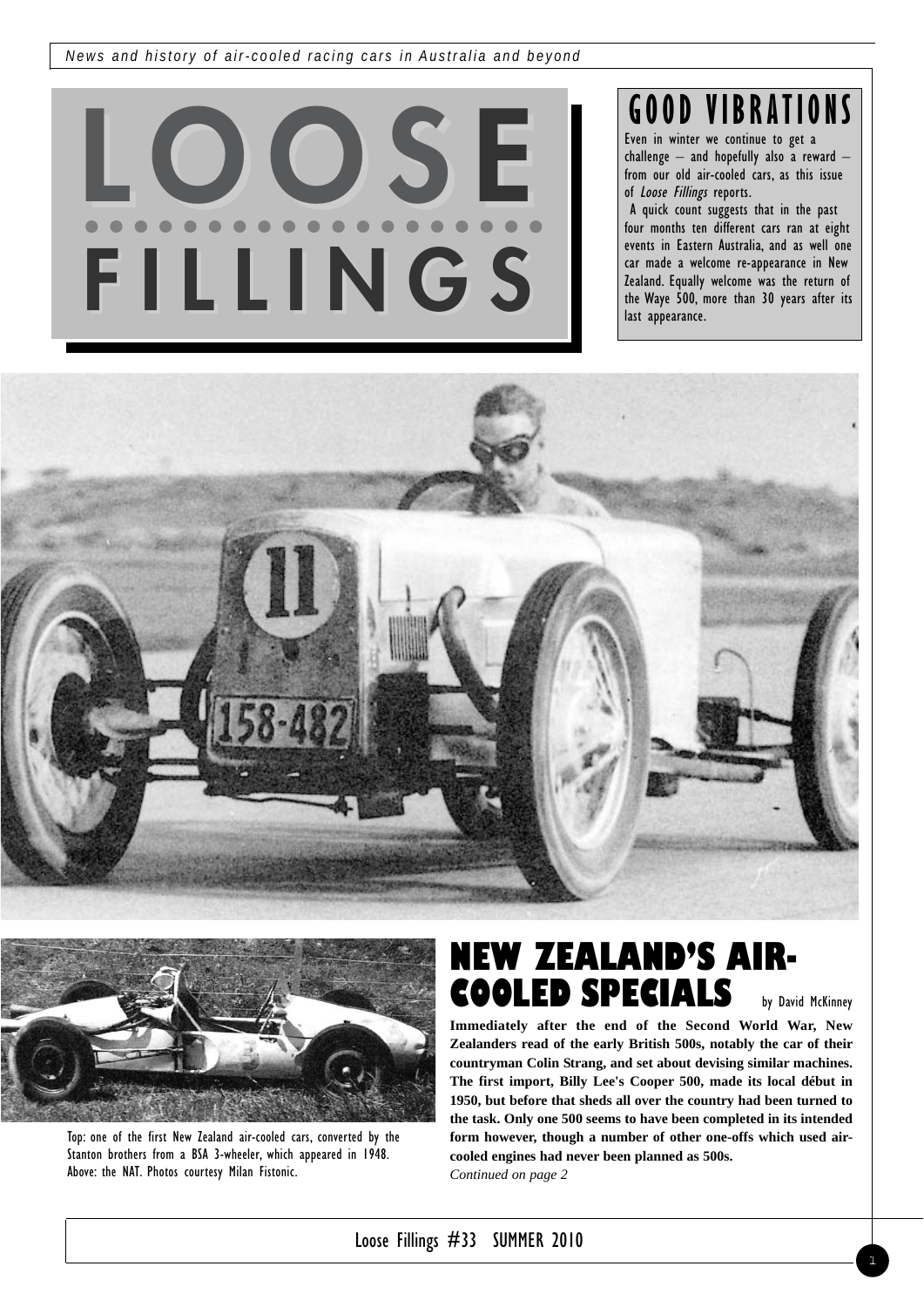The first of these on the scene were the BSA Specials, one in the South Island and one in the North. Both used front-engined 1021cc V-Twin engines as fitted in the 1930s to the company's front-wheel-drive three-wheelers and some four-wheeled versions. Another pioneering air-cooled car, this time a rear-engined design, was an Indian-powered device which appeared in 1950, while the first locally-built 500 to compete in a New Zealand event was the Irvin 500, seen in at least one Auckland hillclimb in 1952. The first locally-built 500s to appear in a circuit race competed in the NZ Championship road race on the Dunedin street circuit on 1 June 1953. One was entered as an 'Anzani' and the other simply as a 'Special'.

The Coopers and JBSs which came into the country in the early years saw action in New Zealand's major races up and down the country each year, but the specials rarely ventured beyond the limits of their

own local area. They will therefore be considered in that context**.**

#### **CHRISTCHURCH**

In the South Island a **BSA Special** had actually started as a three-wheeler, and was raced on the grass and sand against Austins 7s, MGs and other "light cars" in the early 1930s. It returned to competition in 1947, prepared by Charlie Stanton and driven by his brother Morrie - the same Stanton brothers who would later be responsible for a rather larger air-cooled special, the 6 litre aero-engined **Stanton Special**, as well as Corvette-powered single-seaters and sportscars.

For 1948 the brothers converted the BSA to a four-wheeler, using a tubular rear axle supported by a transverse leaf spring. At the same time the original front suspension was replaced with a transverse spring and wishbones. Driven by Morrie Stanton



the new car cleaned up the 1100 class of Canterbury hillclimbs and sprints for the next three seasons, with many top-three placings overall.

The car was then put aside while the brothers concentrated on their next project, but reappeared at the Dunedin race meeting in 1953 in the hands of Vin Brown. Next owner was Lyle Chambers, after which the car disappeared from view, until located with Martin Ferner in the 1980s if not before.

A number of 500s were also built in Christchurch, though there remains some confusion about them as many were raced as '500 Specials' or 'JAP Specials'.

The first was Alex Shadbolt's car, one of the two 500s that debuted at that 1953 Dunedin meeting. The first **Shadbolt Special** was based on a 1938 AJS engine in a Ford T chassis but this was scrapped, and the engine and other parts used in new tube-framed car with swing-axle rear suspension. It was entered at Dunedin simply as 'Special', and would later appear as a JAP Special before the maker's name was finally settled on it.

Shadbolt ran the car in the supporting races at the main South Island meetings in 1954 and 1955, his best showing being a third behind the Mk VIII Coopers of Frost and Stafford at Mairehau in the latter year.

But its forte was grasstrack racing, at which endeavour Shadbolt enjoyed two very successful seasons, in February 1955 breaking the Rakaia Domain lap record set by Hec Green's one-off RA, and thus bettering the times set by the supercharged 1000cc Vincent-powered cars of Ronnie Moore (Cooper MkV) and his father Les (Kieft).

In 1956 Shadbolt shared the driving in these events with Basil Campion, R F Biggs, Barry Brown and Bruce Monk, all of whom enjoyed grasstrack success. The JAP Special which Campion raced in 1957 is believed to have been the same car.

The Shadbolt Special then made the move to the North Island, appearing at several Levin meetings in 1958 and 1959 in the hands of teenager Dick Sellens.

It then passed briefly through the hands of Jack Begg then R K Reardon in 1959, and returned to Levin in 1961 when owned by Robin Collier. He still had the car in 1965, when it was sold to Chris Lawrence in Wanganui, and is believed to have been written off by him or a subsequent owner

Left above: the Shadbolt Special, which first appeared in 1953 and was later extensively revised. Photo Ferret Fotographics. Left below: Rex Tindill's Lloyd 500. Opposite page: the JAP powered Anzani Special (left 1953, right c1960) which had Austin 7 front axle and swing-axle rear suspension, and in the late '50s ran a pair of 500cc JAP engines. Photos courtesy Milan Fistonic.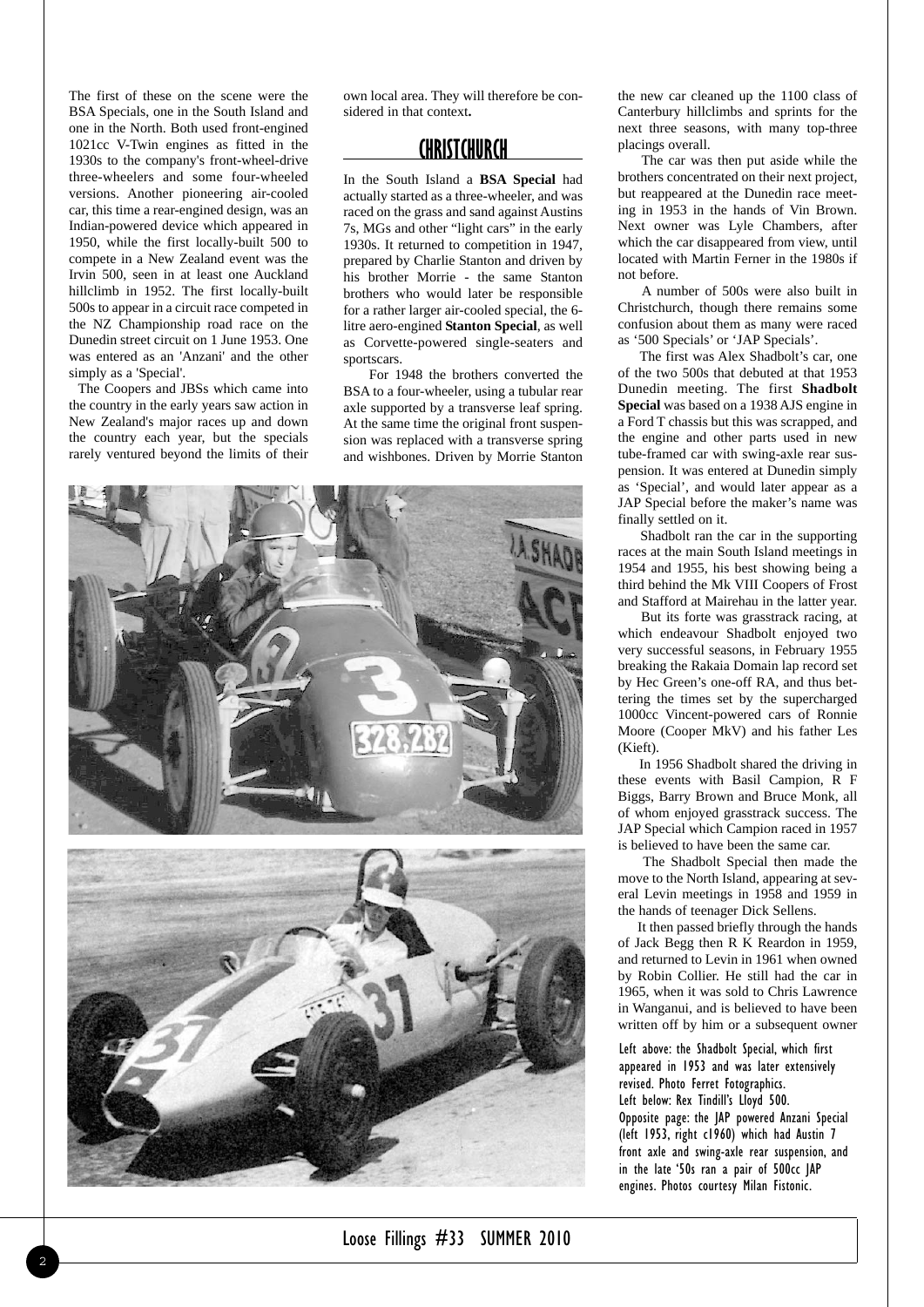in a hillclimb accident.

Murray Marshall and Ray Briggs had earlier built a lightweight JAP-powered single-seater which they raced at Aranui Speedway. Marshall also entered the **Marshall-Briggs-JAP,** as it was known, for the 1954 Dunedin road race, though it failed to start.

He also ran the car in local Canterbury events over the next couple of years before selling it to Alan Gallagher, who rebuilt it and in 1956 entered it in supporting races at Wigram (simply as a 'Special') and Mairehau (JAP Special) in 1956.

The car had overturned in a grasstrack race during Marshall's ownership, and on the Kaikoura grasstrack on Easter Monday 1956 it crashed and took Gallagher's life. It was not rebuilt.

Next on the scene had been Rex Tindill, who built a car with tubular chassis and suspension from a Lloyd 600. He enjoyed some success with the car in local events in 1956, using an AJS engine, and the following season, apparently with a Triumph 500 and 4-speed gearbox. Known simply as a '500 Special', Tindill renamed it **Lloyd Special** about this time. It was also driven during that season by Basil Campion, and won four grasstrack races in one day at Sefton Domain in September, and another three at the same venue the following month.

Frank Clarke drove the car in 1958, apparently with a Rudge engine. The following year it was sold to Jim Lovell who raced it in the Renwick Gold Star race in November 1960 but did not finish. The following winter he replaced the engine with a water-cooled Triumph 650, at the same time fitting new bodywork. Lovell and his Lloyd Special continued until 1967 to be a fixture of the 'specials' races that were run as supporting events at the major South Island meetings at Wigram, Teretonga and Waimate.

He sold the Lloyd to W R Protheroe,

who still owned in 1982 (and appeared at the Renwick reunion that year). By 1984 it was in Bill Tempero's hands and then passed to Lindsay Wogan, who lengthened the chassis and later rebodied it again. In 1990 the owner was S Perkins, who ran it with a Norton 650 Twin, and five years later was being raced by Gordon McIntyre

About the same time as Tindill's car appeared, or a little later, another car was built in Christchurch, powered first by an Ariel engine and later a Triumph, in which form it was run in local events, though under what name I don't know. In 1957 it passed to Norman Titheridge who rebuilt it and campaigned it as the **NAT** for the next two or three years. It was later used by C A Shaw (1962) and Wayne Schimanski (1964), and was seen in the Yaldhurst Museum on the outskirts of Christchurch in 1983. Mike Ludeke was the next owner, and in 1987 it passed to the Palmer brothers. Tim Palmer raced it in historic events and it was still seen in the 1990s.

Finally comes the **Satellite**, of which little is known. It seems to have used parts from the Cottrell Ariel Special (above). An Ariel engine was used at first, then a 650 Triumph. I have not been able to find reference to any competition appearances of the Satellite.

It then went to Gisborne in the North Island and was used by Terry Johnstone in local hillclimbs there throughout the '60s. It later passed through the hands of Norm Holloway and Murray Rolfe and by 1990 was owned by Les Fraser-Jones, and running in Auckland historic events.

### **OTAGO/SOUTHLAND**

The **Indian Special** was built in 1949 by Southland motorcyclist Josh Mewhinney, using an Austin 7 chassis, a 1200cc Indian engine and a solid rear axle. Its first appearance was in the 1950 NZ Championship Hillclimb at Patmos

Avenue, Dunedin where, driven by Bill Ashton, it set fifth-fastest time, behind Ron Roycroft's Ford B4 midget, two supercharged MG TCs and the Stanton BSA special. Ashton continued to run the car through 1951, but the project was then abandoned. The engine went into a sprint bike (no, not one of Burt Munro's!)

The second debutant in the 1953 Dunedin race had been built locally by Ashton on a backbone chassis with Austin 7 front suspension and swing-axle rear. It had first used a one-off 1000cc V-twin Anzani, but there is not record of it having competed in this form, and before Dunedin the engine had been replaced by a 500 JAP. It was nevertheless entered as the **Anzani Special**, the name it retained throughout its career.

With Ashton and later Ted George behind the wheel, the special was virtually invincible in Otago and Southland hillclimbs and sprints between 1953 and 1958, especially in the later period when it ran with twin JAP 500 motors. It was also a successful performer in local grasstrack racing. George kept the car in storage from 1958 to 1963 then sold it to the Mitchell brothers, and it was driven by Ron Mitchell 1963-65 (and Bruce Johnstone 1963). A later owner cut it up and sold the parts.

The second Dunedin-built car was built by Jim Cullen and raced as the 500 Special in 1957 and 1958 before assuming the name **Cullen 500** (see *Loose Fillings* 25**)** for the following season. It entered three Gold Star races in this period with one DNS and two retirements. The Cullen later passed to Bill Ingle who was very successful in Otago hillclimbs in 1963-64.It remained in Dunedin, passing in the late 1980s via Ted Giles to Kevin Telford, who rebuilt the car and equipped it with a1000cc Harley-Davidson engine. In the mid '90s it passed to Chris Cullen and Denise Dymand. *To be concluded*





Loose Fillings #33 SUMMER 2010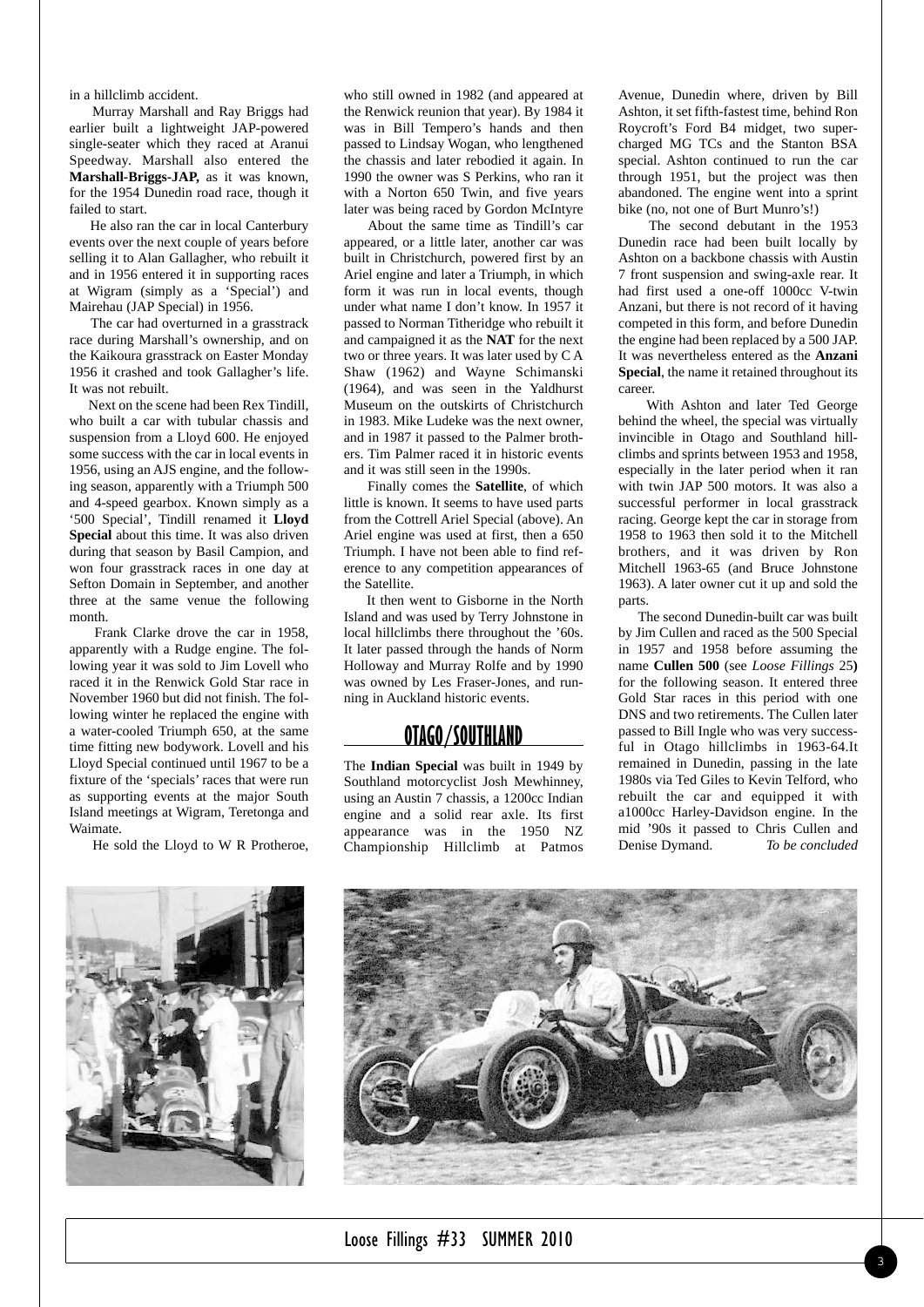### **THE LOG**

● August 15, Leyburn Sprints – Graeme Branch, Bedson Enfield 700 ● August 23, Rob Roy hillclimb – John Coffin, Robbins BSA 500 ● August 30, Mt Cooperabung hillclimb, Kempsey NSW – Terry Perkins, Scarab Triumph 650 ● September 5-6, Speed on Tweed, Murwillumbah NSW – Mike Bendeich, JMW 150 ● September 5, Cootamundra sprints NSW – Garry Simkin, Cooper Mk4 Vincent ● September 13, Kairangi hillclimb, near Cambridge, NZ – Graeme Brayshaw, Cooper Mk8 Norton ● October 4, Haunted Hills hillclimb (Vic) – John Coffin, Robbins BSA 500 ● October 14, Wakefield Park GEAR – John Gale, Cooper JAP 1100; David Halliday, Waye JAP 500; Terry Perkins, Scarab Triumph 650; Garry Simkin-Dave Williamson, Cooper Mk4 Vincent; Greg Snape, Cooper BMW s/c ● October 24-25, Mt Tarrengower hillclimb (Vic) – John Coffin, Robbins BSA 500

Below and opposite: 1960s photos of Graeme Brayshaw at Bombay in the late Peter Bruin's Cooper Mk8 which he has recently re-acquired. Both photos (below 1967, opposite 1966) by Peter's father Wiger, courtesy Craig Laing.

## **BITS & PIECES**

● First appearance of the Waye 500 after a lengthy rebuild by the Halliday family was at the October mid-week drive day organised by Golden Era Auto Racing club (GEAR) at a wet, cold and windy Wakefield Park (where is global warming when you need it?). The Waye was built in South Australia in the mid-1950s, and first ran with a JAP and later with a Norton Manx, and has been rebuilt with a JAP, which had teething problems at Wakefield Park. This is so far the only newly-rebuilt 500 to appear this year.

The GEAR meeting, however, also saw a welcome appearance by John Gale's amazingly original ex-Crouch Cooper Mk4 JAP 1100, but this car also had an engine problem. This GEAR meeting marked the first time for nearly 60 years that John Gale's Mk4, chassis 10-42-50, shared the same piece of road with its sister car, chassis 10-41-50, Garry Simkin's Cooper Vincent. The two cars only appeared together on one previous occasion, at Mt Druitt in December 1950, where 10-42-50 was driven by importer John Crouch and 10-41-52, with its locally-fitted Vincent, was driven by its first owner, John Snow.

● Phil Boot, who raced Coopers in the late 1950s and early 1960s before graduating to a Lotus 20 Formula Junior, died in Sydney in early September, aged 71. He very briefly raced the ex-Nind Mk4 Cooper JAP 1100 in 1959, but found the vibration almost intolerable. The Mk4 was

replaced with the ex-Madsen supercharged Cooper Mk10 BMW (now run by Greg Snape), which he raced and hillclimbed during 1960, setting a new 501-750cc class record at Silverdale which stood until 1962, when it was lowered by Garth Rhodes - even then an air-cooled veteran in the ex-Rainey supercharged 750cc Cooper Mk9 Norton.

● Alloy wheels on Bill Keenan's uncompleted air-cooled car have been found to have the words "Batch no. 27" lightly stamped into the castings. These wheels are late-'50s Ralt, with bolt-on rims. The significance of the stampings is not known. Have owners of other cars with Ralt wheels discovered similar stampings? ● Garth Rhodes has built an engine for John Coffin's Robbins BSA. The engine had an unexpected head-gasket problem immediately before its first run at Vintage Club's August Rob Roy hillclimb, but has since been running very well indeed, as reported elsewhere in this issue of *Loose Fillings.*

● The first of John Wynne's two twincylinder 250cc JMWs has been bought by Tony Scanlon in Melbourne. Wynne first ran the car in 1956 with an Excelsior Talisman two-stroke twin, then replaced this with an Adler two-stroke twin, which he retained for his second JMW 250 when he sold the first one. The 250s followed earlier JMW practice in having transverse leaf spring and wishbone front suspension, swing-axles rear, and a Model T Ford epicyclic steering box. Both 250s used attractive small-diameter wire wheels, with drum front brakes and a Wynne-

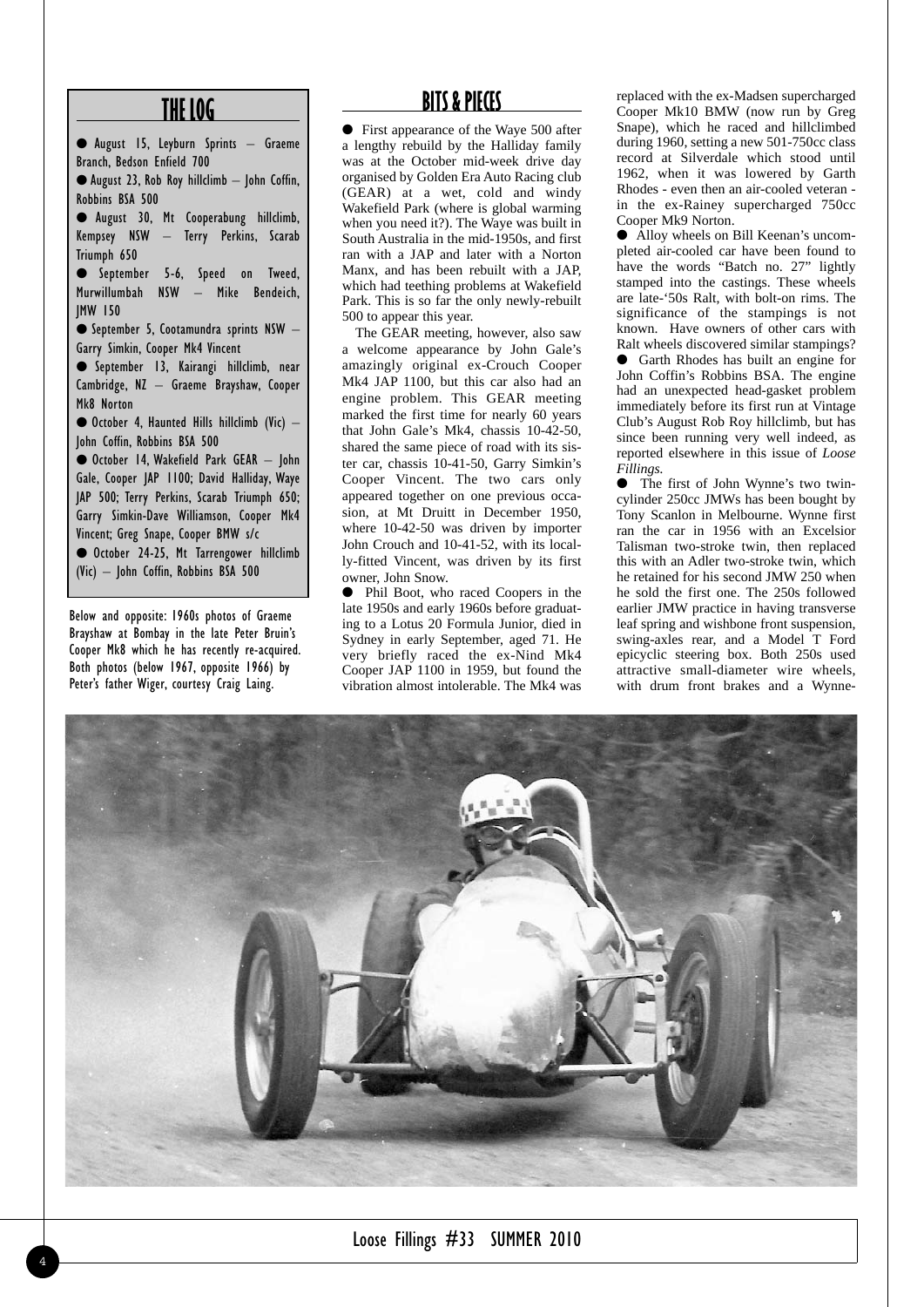designed single rear disc. The new owner hoped to have his car ready for Rob Roy in November, and had earlier travelled to Queensland to talk to the constructor. John Wynne himself owns the second JMW 250.

● In New Zealand, Graeme Brayshaw has recently bought the Mk8 Cooper Norton which had previously been owned by the late Peter Bruin, still in the same colour and with a long- stroke Norton as when Graeme himself first owned it 41 years ago. He still has the original ownership papers. The car was imported by Frost Motors and raced by Arnold Stafford, who finished 12th in the NZ GP. It was later sold to Johnny Buza, who didn't race it, then went to Daryl Jeffares who raced and hill climbed it for many years, finishing first in the Ultimate-Ecko race at Ardmore in 1958.

Graeme bought it from Daryl in 1966 and raced and hillclimbed it ("with limited success but lots of fun," he says) until 1968. The car was sold to Arthur Hopkins, who ran it extensively at similar events throughout the North Island (see LF #27, page 1). It was sold to Bill Clark in 1975, but he did nothing with it; Peter Bruin did some restoration work on another Cooper and the Mk8 became the payment.

Peter restored the car and ran it from about 1992 in hill climbs and club events. Graeme told Loose Fillings, "I am looking forward to having some fun in it again before I become too old and stupid." His account of his first outing, at Kairangi hillclimb, appears elsewhere in this issue.

## **TWO VICTORIAN HILLCLIMBS**

The Victorian Historic Racing Register ran a hillclimb at Haunted Hills on October 4. It was overcast and very cold, and it looked as if the day was going to be a disaster. However the three runs behind the pace car went OK, and during these runs the new sections of bitumen were sighted – they turned out to be an advantage for our type of car. The first practice was run in dry weather and both Lindsay Urquhart and I were tentative, to say the least. The first official timed runs were just after a small shower of rain and of course the times were slow, but the second and third runs were better and we both set our best times, Lindsay's Coopin at 69.33, my Robbins BSA at 70.86.

The second event was Saturday and Sunday, October 24-25, at Mount Tarrengower. The road has just been resurfaced, and it still a little bumpy, but this is an exceptional hillclimb. The Robbins ran very well indeed and its final run on Sunday was its best time ever.. After Saturday's practice, on a very warm day when I ran a 60.06, Sunday saw the weather in one of its moods where it was hard to know if it was going to be rainy or windy. Sanity prevailed and although windy the day turned out warm. On its three runs the Robbins ran 61.2, 59.88 and finally 59.22 over the 800m. Each run was an improvement and I was very happy with its performance.

*John Coffin*



#### **CLASSIFIEDS**

**For sale:** BB Ariel, built '60-'61, Red Hunter engine, Norton box, complete spare engine plus engine and gearbox spares, new body panels. Chris Tracey, 02 6280 5285 **For sale:** Cooper Mk5, ex Hawkes, Patterson etc, huge Australian history with 500 and 8/80 JAPs including 1954 Australian Hillclimb Championship. Freshly overhauled 500 JAP. Offers to Peter Harburg, (07) 3839 9699

**For sale:** Gilbert JAP 500, built 1968 by Roy Gilbert with 1938 4-stud JAP 500, upright Norton box, 10-inch steel Mini wheels. Spares include registered trailer, small Shorrock blower, some engine, gearbox and carburettor spares. \$10,000 or offer, John Cooper, 02 4982 6370, 0407 202 436 **For sale:** motoring and motorsport books and magazines, mostly US and European, email for 12-page list. Graham Howard. grimes@ix.net.au or 02 4787 8772 **For sale**: Arnott JAP, 1952, one of two special long-chassis cars ex Ivor Bueb, modified in England by Pip Preece to coilover suspension and lengthened by 10" in the centre of the chassis. Immaculate condition. Contact Rob Williams, NZ 09 427 8120 or roshwill@orcon.net.nz **For sale:** Waye 500, built in 1953, CAMS log book, JAP 500 dry-sump engine, Norton gearbox, roll bar fitted, new upholstery TT carburettor, Lucas magneto, eligible to run overhead cam Norton, ready to run, \$15,000 ono, Andrew Halliday 02 9888 6175. **For sale:** motorcycle books, going inexpensively: AJS & Matchless Manual; AJS and Matchless post-war models; AJS, History of a great motor cycle; Australian Motor Cycle Heroes, 1949-1989; Ducati Motorcycles ; Ducati Untold Stories; Ducati workshop manual, models 160, 250, 350, 450 through 1974 ; Ducati Singles; BSA Gold Star workshop manual; MV Agusta motorcycles; History of Motorcycles; Vincent Riders Handbook; Velocette Service manual; The First Norton Knocker Scene; also magazines - Peter Molloy, 02 4341 0679



**Trailer for sale:** Ex Walton-JAP, suit any air-cooled. Must sell, need space, \$750 or offers. Terry, 02 9418 2974.